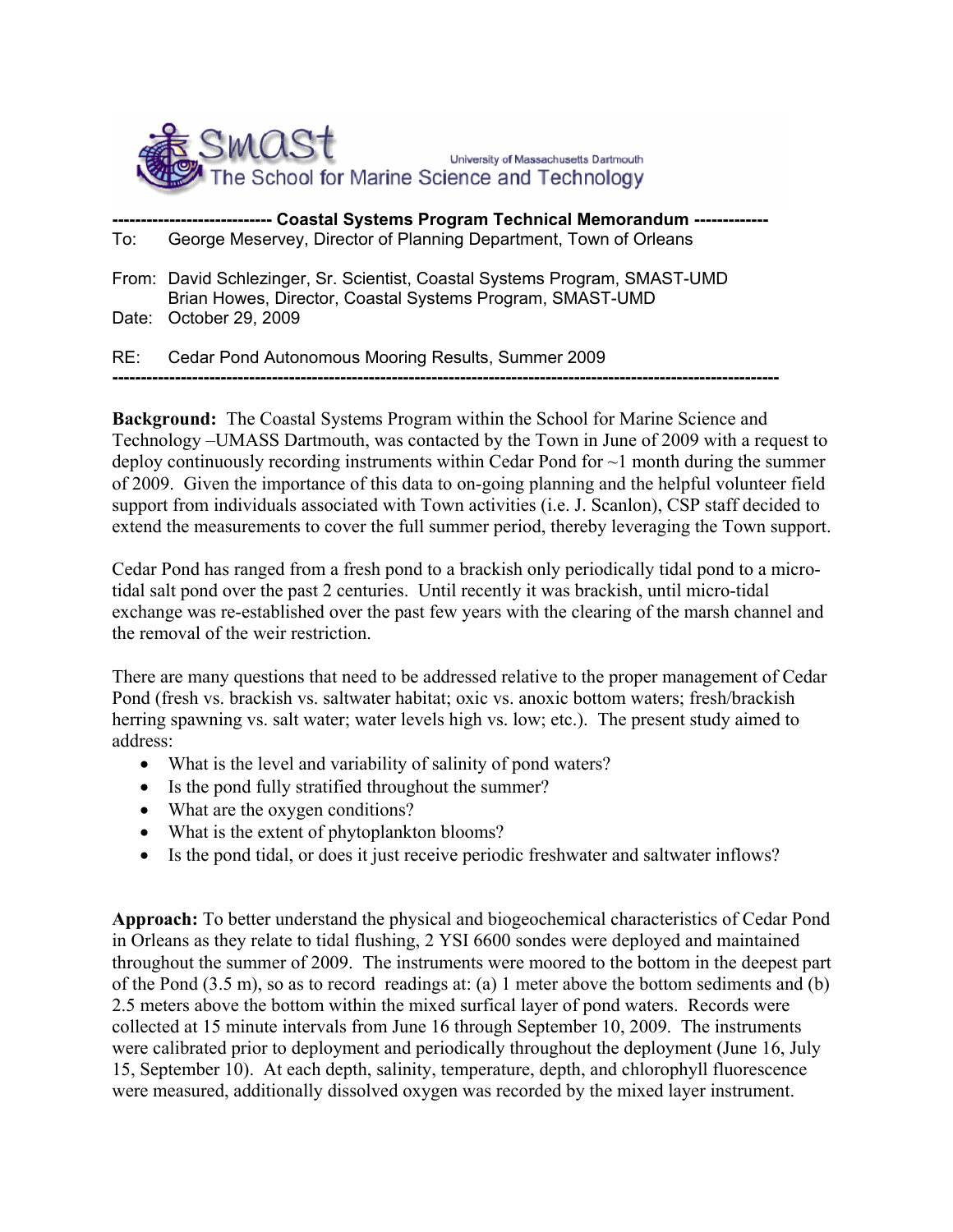Density of surface and bottom water is primarily the result of salinity and to a lesser extent temperature in coastal salt ponds. Water column stratification can be determined by differences in these parameters between surface and bottom waters. Stratification in coastal salt ponds is generally the proximate cause of low oxygen in bottom waters. The ultimate cause of low oxygen is high rates of oxygen uptake in the water column and sediments resulting from high organic matter levels related to nitrogen inputs. This situation is true for Cedar Pond as well as larger basins, such as Pleasant Bay.

**Results:** At the time of initial deployment, June 16, 2009, the waters of Cedar Pond were stratified<sup>1</sup> and the bottom waters were anoxic. The high rates of production and respiration within pond waters resulted in an upward migration of the low oxygen zone, which combined with an apparent pulse of seawater entering the pond, resulted in hypoxic conditions reaching upward to 1 meter below the surface water. Note that oxygen levels at the 1 meter depth were otherwise generally at or above air equilibration throughout the study (Figure 1). However, very high oxygen levels were frequently observed in the record, particularly during blooms (Figures 1 & 2). These significant exceedences of air equilibration levels indicate a highly nutrient enriched eutrophic salt pond, and are consistent with the finding of anoxic of bottom waters. Similarly, the very high chlorophyll a levels, with blooms in excess of 40 ug/L, are consistent with the low light penetration, periodic hypoxia of surface waters of a eutrophic salt pond.

Sometime after August  $15<sup>th</sup>$  the depth of anoxia reached the surface sonde (1 meter below the surface). This is evidenced by the dramatic increase in oxygen signal to more than 50 mg/L indicating electrode poisoning by sulfide. Thus, oxygen data beyond August 15 cannot be considered valid. It has been left in the figure for completeness.

Chlorophyll data from both the surface and bottom sensors were extremely high indicating persistent bloom conditions possibly resulting from periodic upward mixing of the nutrient rich bottom waters<sup>2</sup>. Since the pond was stratified and anoxic throughout the study period, the bottom waters accumulate high levels of inorganic nitrogen. Periodic mixing events, where the surface layer mixes slightly deeper into the water column, brings these nutrient rich waters into the euphotic zone and stimulates phytoplankton blooms. In this way having shallow stratification, like in Cedar Pond, sets the stage for highly variable conditions in the surface waters during the summer. Managing these conditions would require a deepening of the surface layer, if possible the creation of a fully vertically mixed pond coupled to a reduction in external loading of "new" nitrogen to pond waters.

Temperature, salinity and depth data present a unified picture of physical processes in Cedar Pond. From the day of instrument deployment, both temperature and salinity indicate the lack of vertical mixing between surface and bottom waters (i.e. stratification). The colder bottom

 $\overline{a}$ 

<sup>&</sup>lt;sup>1</sup> Stratification is when the bottom waters are "heavier" than the surface waters and therefore do not mix. In Cedar Pond, stratification results primarily from the higher salt content of the bottom versus surface waters. In nutrient rich (eutrophic) salt ponds, the lack of vertical mixing and high organic matter levels in sediments and bottom waters results in prolonged anoxia during summer months.

 $2<sup>2</sup>$  It should be noted that since the chlorophyll sensors measure fluorescence as a proxy for chlorophyll, it is likely that the high pigment concentrations measured 1 m above the sediments in the anoxic zone were the result of bacterial pigments.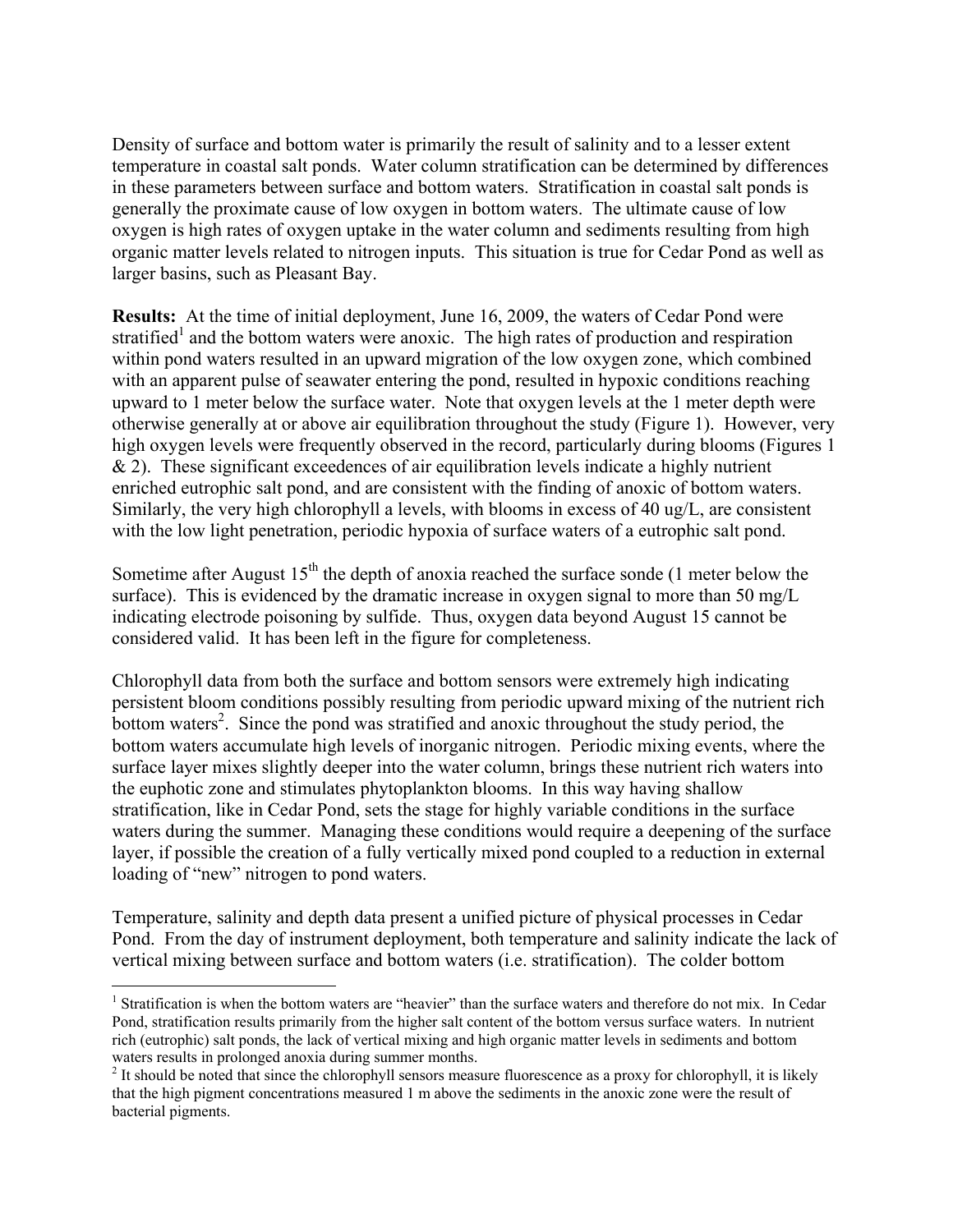waters, coupled with their higher salinity, supported a strongly stratified water column throughout the study period. As noted above, this stratification is fundamental to the prolonged anoxia of the bottom waters.

The pond is presently only very weakly tidal, the major stage changes coincide with freshwater inflow events or from only the very highest Spring tide levels in Cape Cod Bay. These latter events can be seen in the bottom water salinity time-series, which showed distinct increases coincident with extreme high Spring tides around June and August 22. Similar increases in salinity may be seen in the surface salinity record, with an additional salinity spike at about July 22 coincident with the intervening Spring tide. Depth sensors support the inundation of Cedar Pond by high Spring tides and also reflect the rain fall record for the region.

The Coastal Systems Program at UMASS-Dartmouth is pleased to support the Town's efforts relative to the management and restoration of Cedar Pond and hopes for a continued collaboration.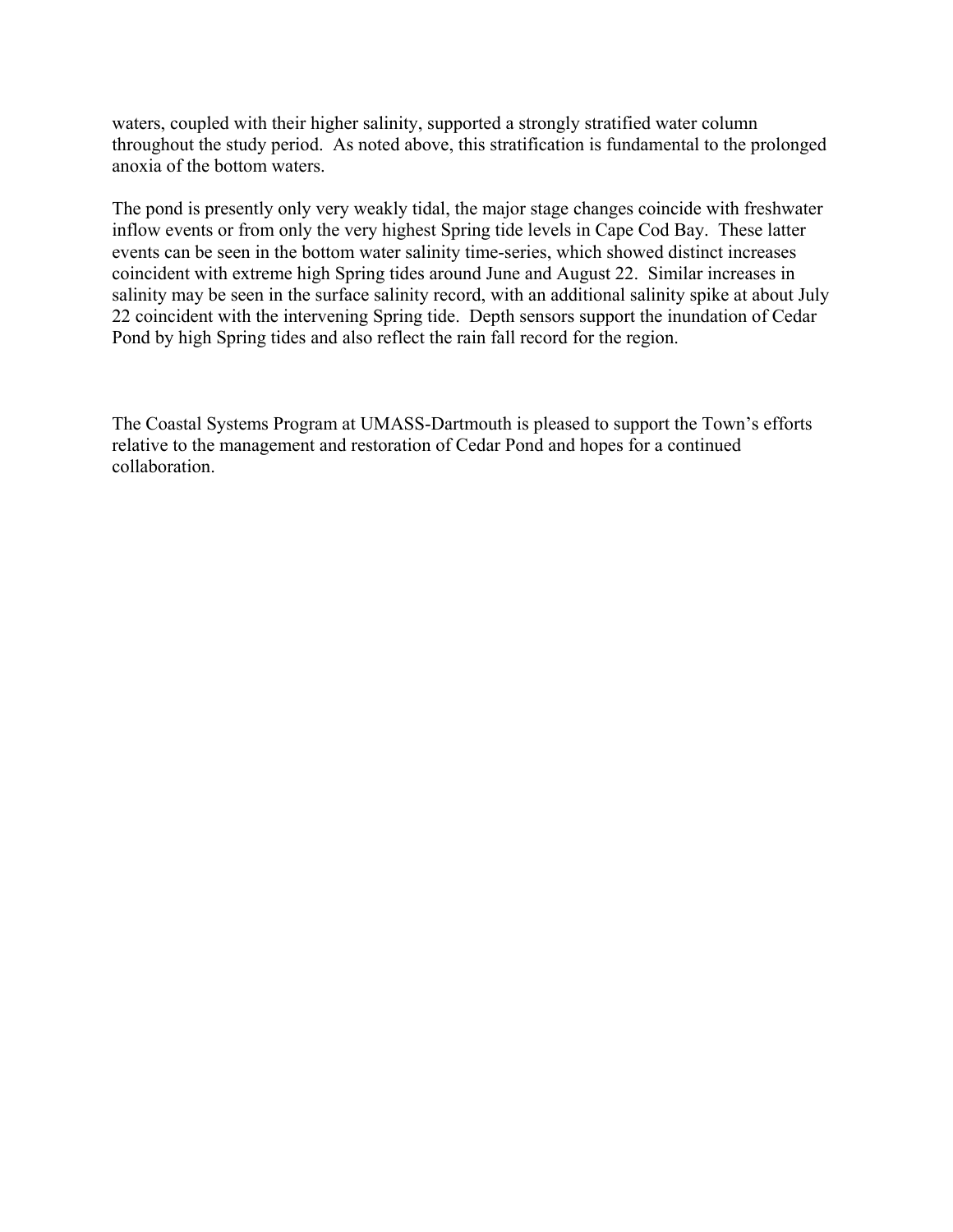## **Cedar Pond, Orleans, MA**



**Figure 1.** Dissolved Oxygen measured at 1 m (nominal) in Cedar Pond, June – September, 2009 by the SMAST mooring. The late July through late August excess corresponds to a large phytoplankton bloom but likely reflects sensor failure resulting from sulfide poisoning.



**Cedar Pond, Orleans, MA**

**Figure 2.** Total chlorophyll a pigment in surface water (blue) and bottom water (red) as measured by fluorescence (SMAST mooring 2009).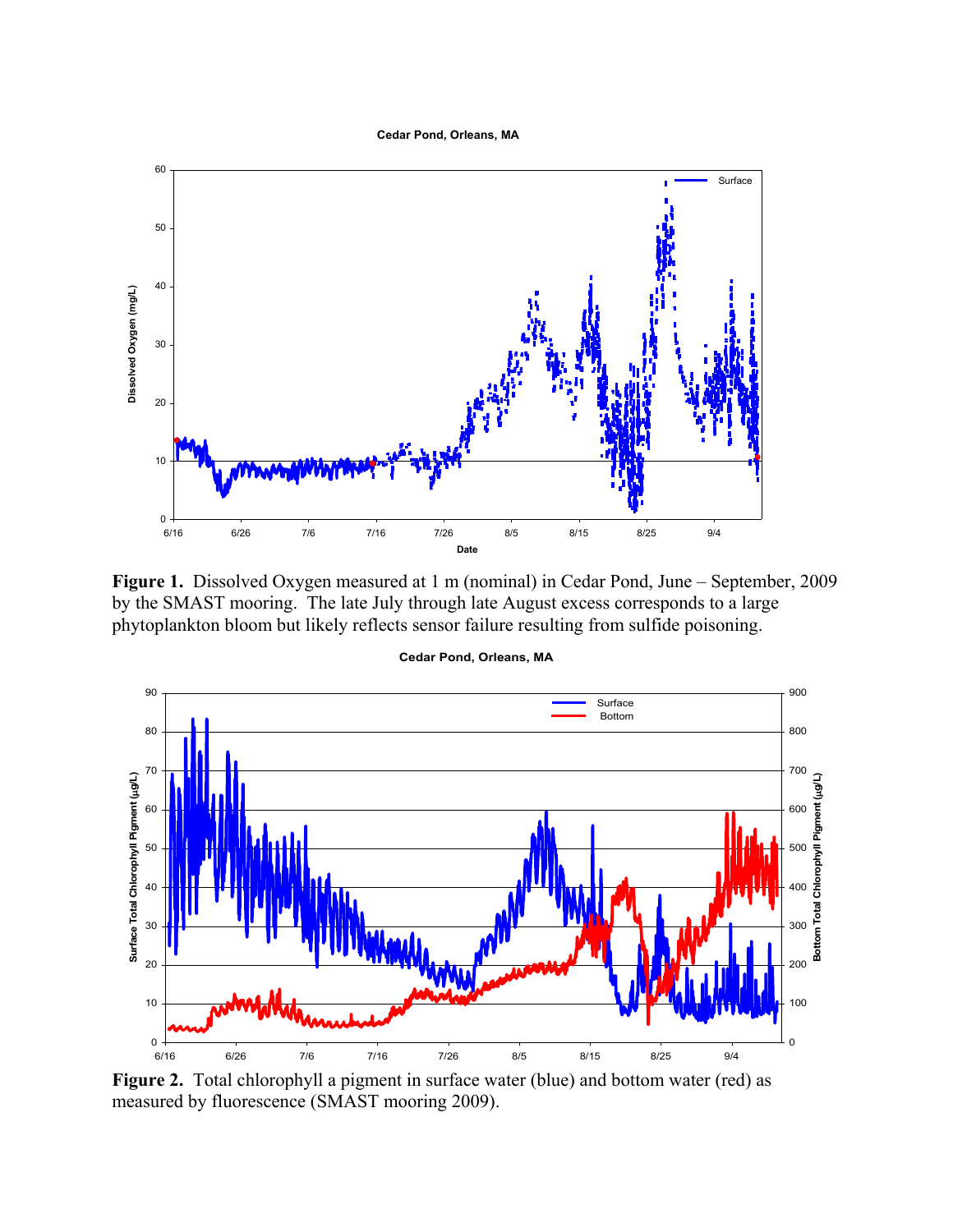

**Figure 3.** Surface water level (e.g. stage) in Cedar Pond during summer 2009 (SMAST mooring). Note the dominance of periodic in/outflows over daily tidal exchanges.



**Cedar Pond, Orleans, MA**

**Figure 4.** Surface versus bottom water salinity in Cedar Pond during summer 2009, showing water column stratification (SMAST mooring). Note the periodic large inflows of salt water.